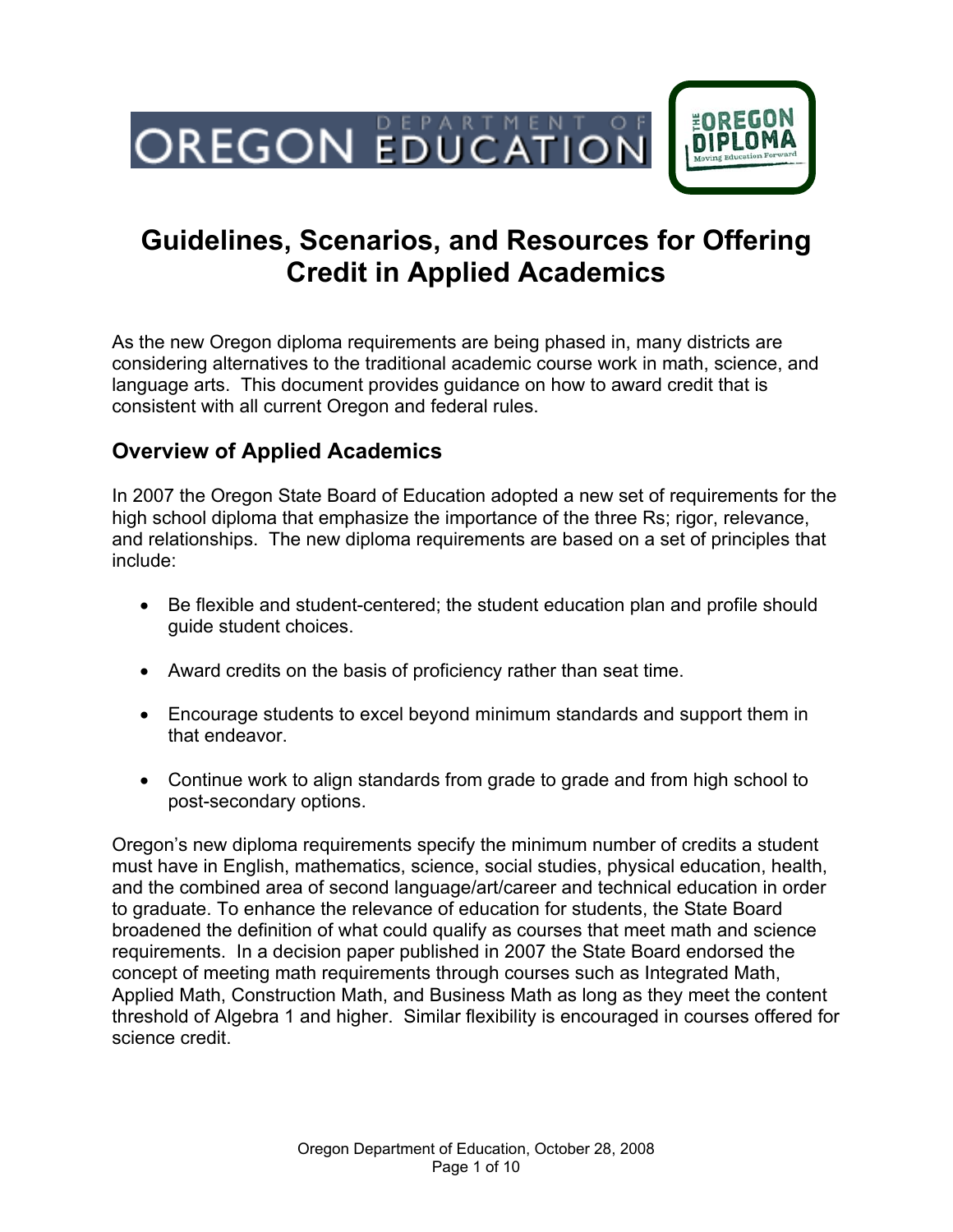Career and technical education (CTE), integrated academic course sequences, project based learning and other examples of applied academics are alternative delivery models for academic content. Students may earn full or partial academic credit by successfully demonstrating they have met standards and expectations through applied academics. These approaches give students the opportunity to use academic content in real-world situations and demonstrate academic proficiency. Students who receive credit through integrated and applied courses still complete all of the high school credit requirements at the same level of performance as students following more traditional approaches. For example, a course in applied mathematics would need to have sufficient content at the level of Algebra 1 and higher in order to fulfill diploma requirements for the class of 2014.

The responsibility for planning and scheduling courses, delivering instruction, and awarding credit still resides with the local school district. The Oregon Content Standards help schools align curriculum and instruction to allow students to demonstrate that they have met rigorous expectations and can receive credit.

# **Guidelines for Assigning Credit in Applied Academic Courses**

Applied academics can occur in a variety of contexts that incorporate standards from one or more academic disciplines. It can be a course, long-term project, integrated instruction, or some combination of these. No matter the form applied academics assumes, there is some level of collaboration, curriculum planning, and assessment that should take place in order to assure that academic content is both relevant and rigorous. The steps listed below provide a guide for teachers and administrators who wish to make applied academic options available to their students.

1. Form a **work team** with teachers from all relevant subject areas. The team must include a teacher who has the proper academic subject license.

2. Using appropriate Oregon Content Standards, skill sets, or other state or nationally recognized standards, review the applied academic course and instructional materials to ensure they include substantial academic content.

3. As a team, determine the amount of academic credit that should be offered based on the academic standards explicitly addressed in the course content and any other standards that will have to be addressed using materials other than those currently used in the course.

4. Plan ways for students to meet all content expectations using supplemental materials if necessary. Additional methods could include online courses, tutorials, or projects.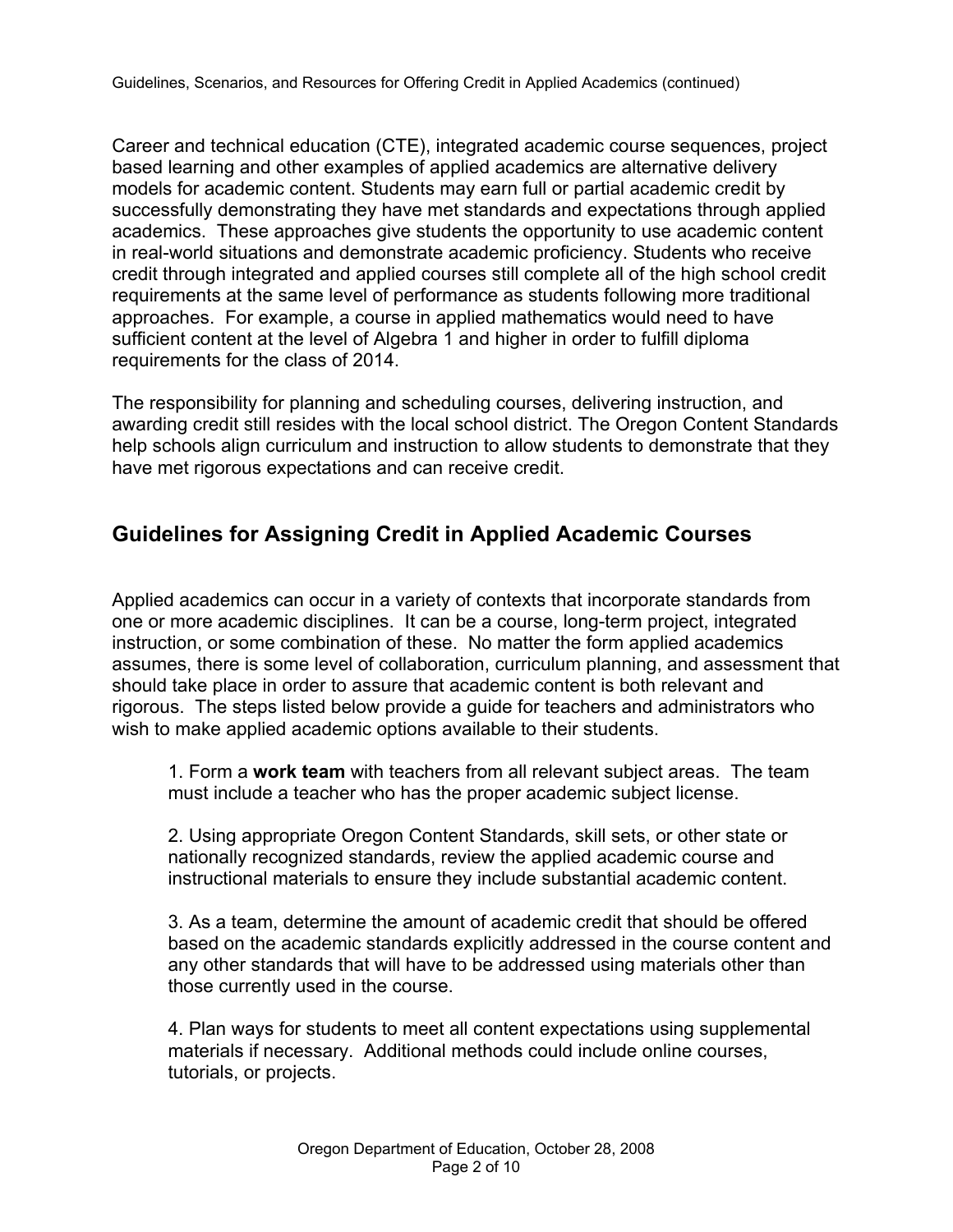5. Develop and document the curriculum for each course that will be creditbearing and specify the assessments to be used to measure student progress toward proficiency in the academic standards. Assessments can be based on state tests or work samples, locally produced assessments, or assessments from other sources, as long as they are aligned with the content being taught.

6. Determine how the applied academic course will fit into a sequence of courses so that students have an opportunity to learn content related to all Oregon Content Standards. The Student Plan and Profile should include the guidance students need to assure they have taken the appropriate sequence of courses.

7. Determine the appropriate means of ensuring that both federal and State licensure requirements are being met by instructors. This may involve awarding standard academic credit, credit for proficiency, or credit for CTE related instruction.

### **Teacher Licensure Considerations**

In Oregon, all credit for core academic subjects, **including elective credits**, must be awarded by a highly qualified teacher as defined by the Teacher Standards and Practices Commission (TSPC) standards. However, in many cases, applied academic courses can be taught by teachers who are not licensed in the core content areas. A teacher licensed to teach agriculture can teach an agricultural science class that meets graduation requirements for science. That same teacher would not be qualified to teach a regular biology course. There is some additional federal non-regulatory guidance that applies to courses that are team taught. As Oregon works on implementation issues for the new diploma requirements, **this guidance may be modified**.

High school courses are assigned a code from the National Center for Education Statistics (NCES code) that is associated with a specific endorsement on a teaching license. The Teacher Standards and Practices Commission (TSPC) determines the association of NCES codes with endorsements, and individual districts determine which NCES code should be assigned to a course. The course content, NCES code, and endorsement need to be aligned to ensure that district is complying with licensure rules. This is true for all three of the credit options described below.

#### *Standard Academic Credit*

A teacher may have a license with multiple endorsements that allow them to teach courses from multiple areas such as Algebra and Engineering or History and Writing. In these cases the NCES course code and the teaching license are aligned with federal standards for highly qualified teachers and TSPC rules.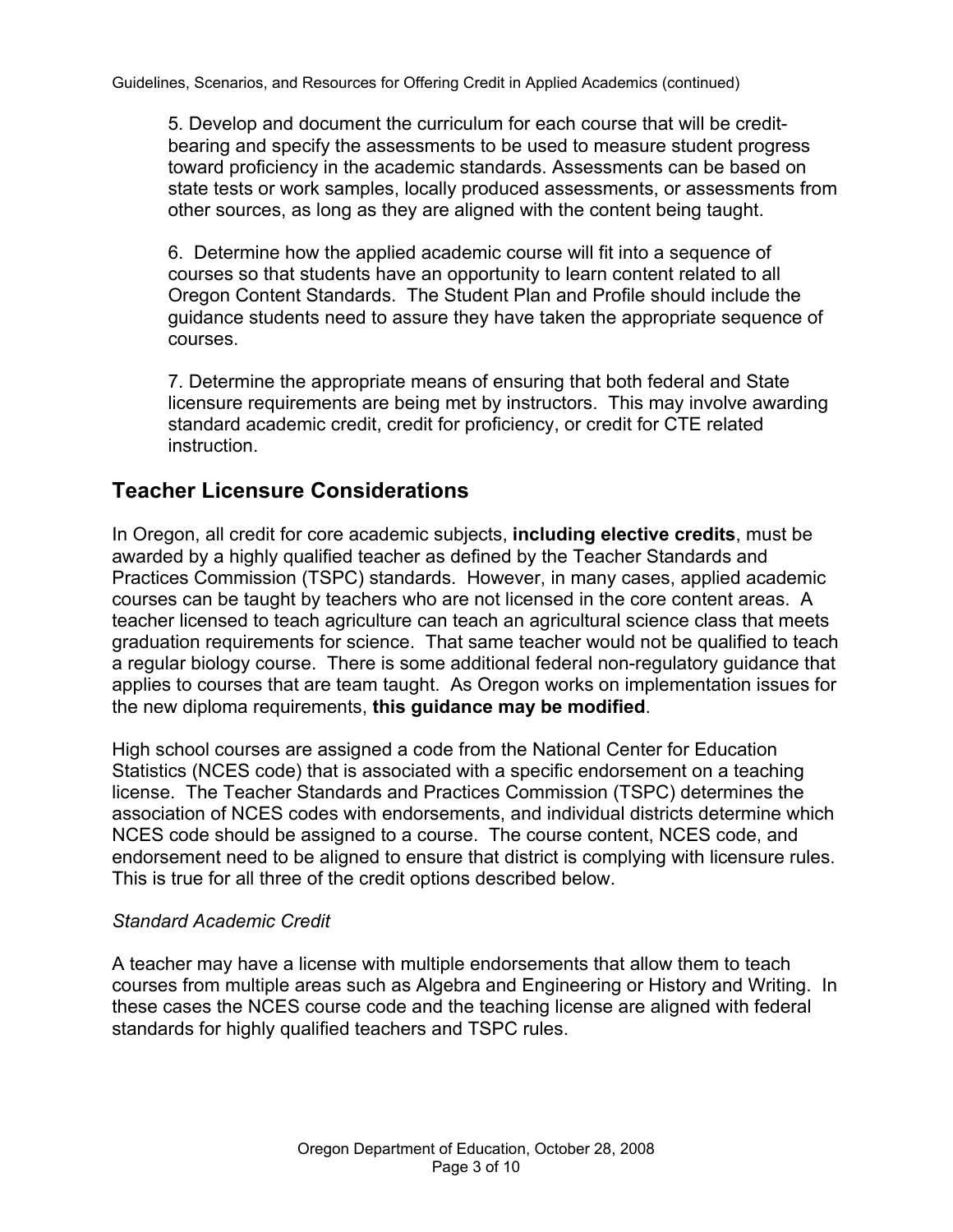### *Proficiency Credit Through Collaboration*

Proficiency-based credit involves collaboration between an academic teacher who is the teacher-of-record and a teacher who is delivering the instruction through applied academic content. This process would be necessary if additional academic credit is being offered in content areas covered under federal highly qualified teacher rules. For example, if a teacher who is only licensed to teach agriculture is teaching a class that will provide some related Biology credit, the district would need to follow the credit for proficiency guidelines in order to be compliant with highly qualified teacher requirements. The district should take the following steps if this collaborative method for providing proficiency credit is being used.

- 1. The school district should have a policy and set of procedures in place that addresses how credit for proficiency will be awarded.
- 2. District records need to show that the highly qualified teacher working with the instructor of the course is the teacher-of-record.
- 3. The teacher-of-record must work with the teacher delivering instruction in an applied manner to determine a student's level of proficiency using agreed upon methods of assessment.

#### *Academic Credit Through CTE*

Most teachers with a CTE license are qualified to teach courses that include academic content related to their endorsement. Before offering credit through this route, district administration should consult the TSPC website to ensure that the CTE teacher has the appropriate license. The following steps should be taken if credit is being offered through this route.

- 1. Courses need to be identified using an NCES code for CTE related instruction. Currently these codes end in 95. For example, a class listed under the NCES code 0495 is Construction Trades Related Subjects.
- 2. Course names need to reflect the related instruction. For example, an applied course may be called Agricultural Science or Construction Geometry. It should not be listed as Biology or Geometry.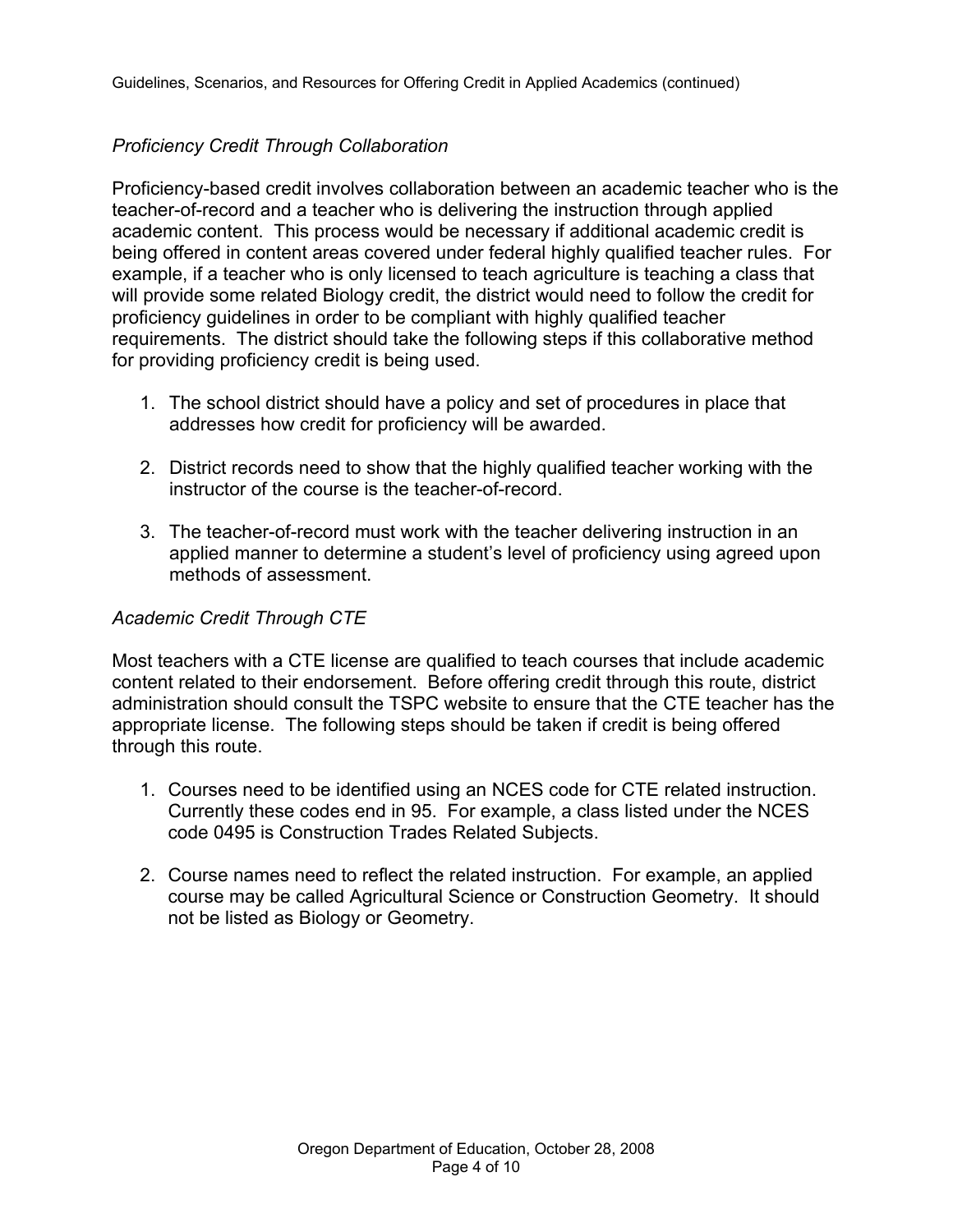# **Scenarios Related to Applied Academic Credit**

#### **1. Can our automotive instructor who has a Career and Technical Education (CTE) license in mechanical systems teach a class we call Automotive Science and can that class meet the science requirements under the rules for the new Oregon diploma?**

This would be fine as long as the class is identified as Automotive Science on the student transcript and the NCES code is identified as 995, Transportation Technology-Related Subjects. The district may allow the credit to apply toward graduation requirements as long as the course meets Oregon's academic content standards and incorporates scientific inquiry.

#### **2. Our drafting teacher teaches a lot of geometry content over a period of two years. Can we offer 0.5 credits in Geometry if a student completes the two years of drafting?**

Assuming your drafting teacher is not licensed to teach mathematics, you would need to do this through the proficiency credit route since you are offering credit for a course you are calling Geometry. Review the information on credit for proficiency identified earlier as well as the online materials identified in the resources section. If the guidelines regarding highly qualified academic teachers are followed, the student can be awarded Geometry credit and that credit can be used to meet math graduation requirements. In this case the highly qualified math teacher is the teacher-of-record so the math teacher would need to have sufficient information to feel confident in their evaluation of student proficiency in the content standards related to geometry.

### **3. When we started looking at the drafting curriculum we found out those students didn't have enough clock hours to qualify for 0.5 credits of geometry. Does that mean we can't offer that credit?**

Proficiency credit is not tied to clock hours. If the district and the teachers involved agree the content addressed is sufficient to award 0.5 credits when a student demonstrates proficiency, then the credit can be awarded. In some cases you may need to add components to the drafting curriculum so that sufficient geometry content is addressed. You may decide to require those additional components be completed by students who wish to receive the math credit. The highly qualified math teacher needs to make the final evaluation of student proficiency in the content standards related to geometry.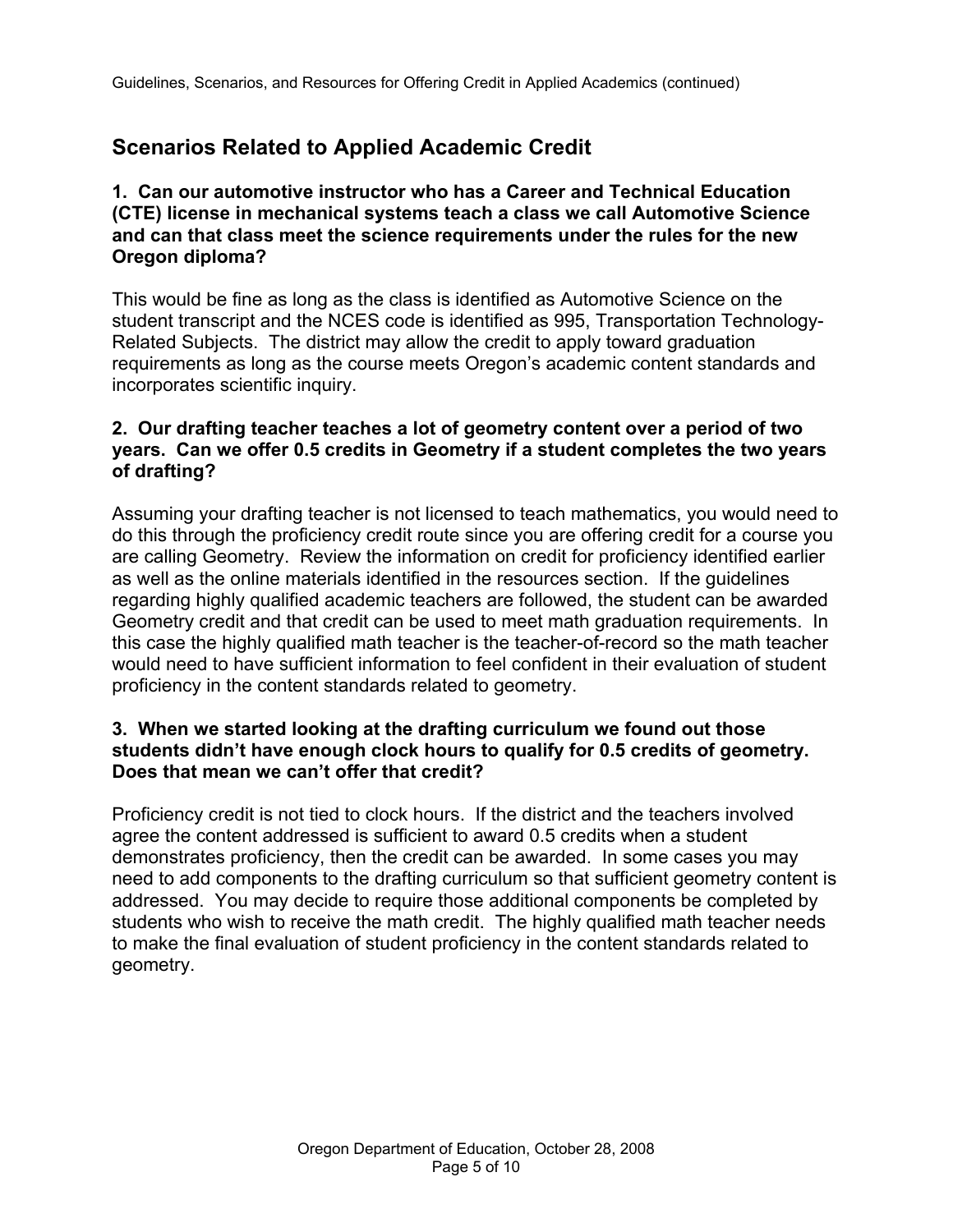**4. We offer Algebra 1 and a course in Agricultural Math which is at the Algebra 1 level. The teachers in each course are properly licensed. Can a student take both classes and get 2 credits in math for graduation?** 

#### **NOTE:** *The following answer for this scenario has been changed and supersedes any versions of this document released prior to October 28, 2008. Please see scenario 8 for related information.*

No. Starting in 2014, students must have three credits in math at the Algebra 1 and above level to graduate. In this scenario, one of the classes can count toward graduation, but not both. For both classes to count toward graduation, the Agricultural Math class would have to be at a level that is above Algebra 1. If both classes are at the Algebra 1 level, the second course may be used as an elective. The Student Plan and Profile is a useful tool for helping the student identify the proper sequence of math courses that will prepare him or her to meet career and academic goals.

#### **5. We have been making credit for proficiency decisions using a committee rather than a single teacher. Can we continue that practice?**

You should continue that practice as long as one or more highly qualified teachers is included on the committee. Also, the teacher-of-record for a course still needs to be a highly qualified teacher.

#### **6. We need to add one more section of Biology to our schedule. Can our certified agriculture teacher teach that section of Biology if we use proficiency credit?**

No. Proficiency credit is an alternative to seat time which does not seem to be the purpose of this example. In addition, the guidelines included in this document are designed to address applied academic options. An applied science class taught by an agriculture teacher should have a substantial agriculture context. In this case the Biology class would have to be taught by a highly qualified biology teacher. If the agriculture teacher is also a licensed biology teacher, they would be highly qualified and could teach the class without use of proficiency credit.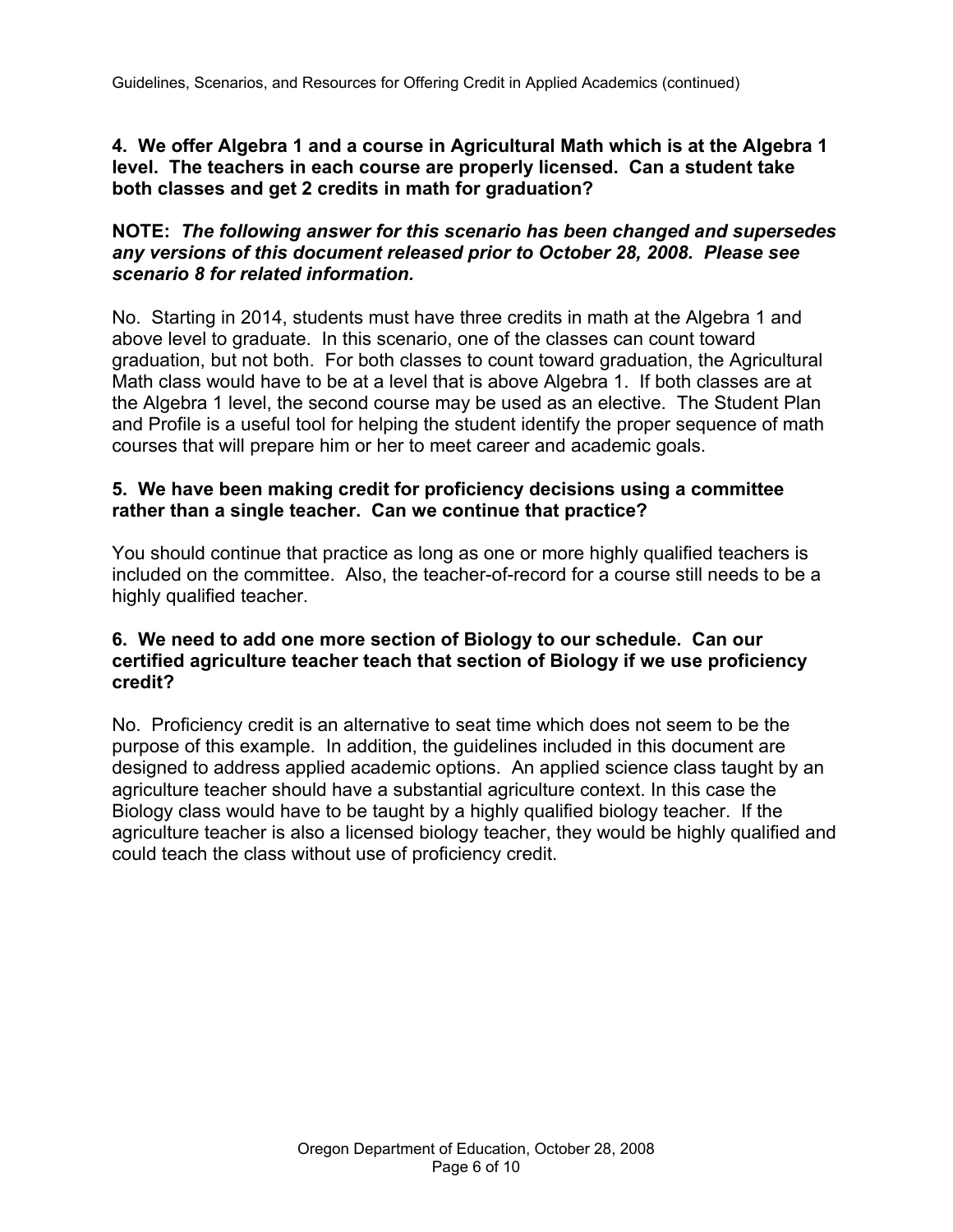### **7. The National Collegiate Athletic Association (NCAA) informed us that our agriculture class does not meet their core-course requirements even though we give science credit for the course. What are our options?**

First, you may want to look at the true impact the NCAA decision has on your students. Not all students need to meet the NCAA core-course requirements. As another option, you may want to explore ways of demonstrating the science content of your agriculture course to NCAA. At least one district in Oregon received approval for two agriculture courses by submitting documentation on how the agriculture course met the Oregon science standards. They also demonstrated that the same standards were being addressed in the traditional biology course. There is a link to the NCAA website in the web resources section of this document.

#### **8. We would like to offer math credit through a more traditional approach on some Algebra 1 standards taught by a math teacher and combine that with Algebra 1 standards taught through an applied approach by our CTE licensed agriculture teacher. Can we use this hybrid approach?**

Yes. There are examples of mathematics standards that do not have an immediate application beyond preparing for more advanced levels of mathematics. It would be inappropriate to teach those standards in a setting where they do not apply. You can offer separate math credit (that will apply towards the diploma requirements) for each class as long as one class does not simply offer a different context or different approach to teaching, while repeating the same content standards. For example, the math and agriculture teachers have discovered they have many of the same students. They also met and found that about half of the Algebra 1 level curriculum can be taught in an agricultural context over a period of a year. The two teachers have worked closely to develop curriculum and assessment strategies that help students learn the mathematics content in each class and earn 1 credit in mathematics at the Algebra 1 level. Half of the credit will be earned in the Algebra 1 class and half will be learned in the agriculture class. Note that this is a conjunctive model. Neither class offers a full mathematics credit for Algebra 1.

Another approach that may accomplish the same goal of providing math instruction relevant to a student's interests and needs would be to offer multiple options for students to demonstrate proficiency. In this case, the entire mathematics credit is awarded by the Algebra 1 teacher but the teacher has worked with other teachers to identify projects where students are learning and applying mathematics appropriate to the Algebra 1 class. Students could use those identified projects as another way to demonstrate proficiency in mathematics. This second approach may require significant advance coordination between teachers, but it would help students understand how math is truly an essential skill that crosses all disciplines.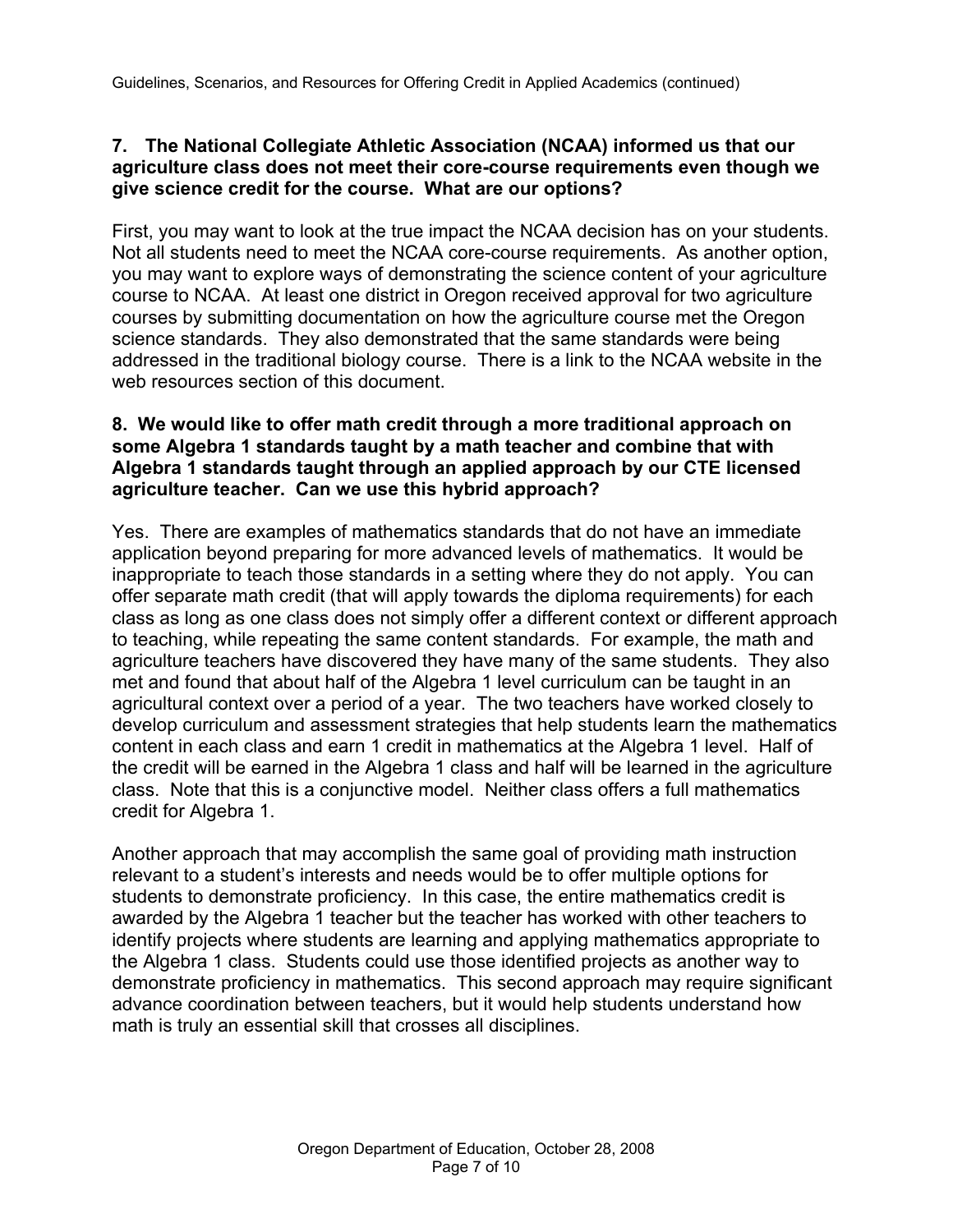Guidelines, Scenarios, and Resources for Offering Credit in Applied Academics (continued)

### **Additional Questions**

For additional questions or information please contact:

 Tom Thompson Education Specialist Oregon Department of Education 255 Capitol Street NE Salem, Oregon 97310

 503-947-5790 [tom.thompson@state.or.us](mailto:tom.thompson@state.or.us)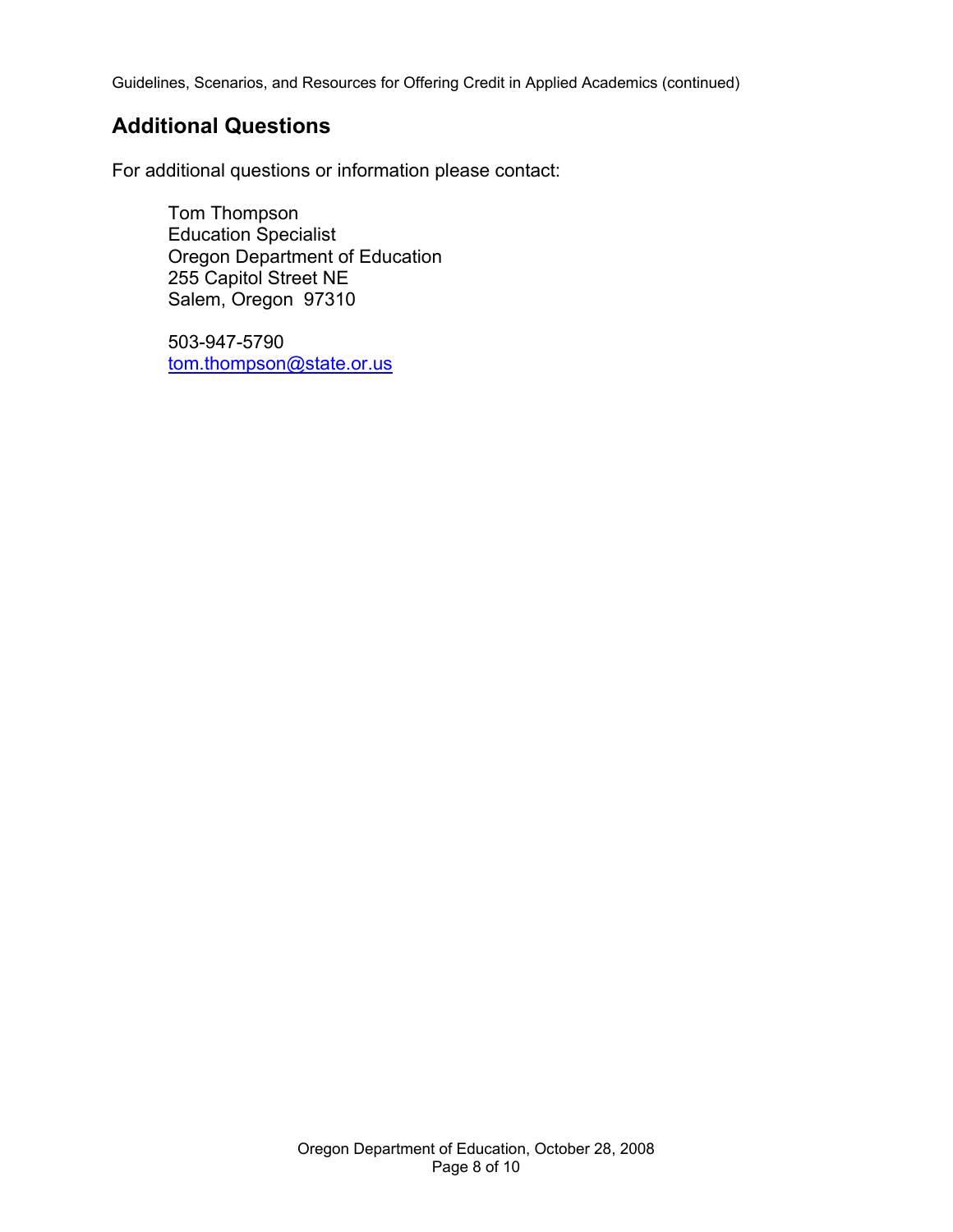Guidelines, Scenarios, and Resources for Offering Credit in Applied Academics (continued)

# **Related Web Resources**

[New Diploma Requirements](http://www.ode.state.or.us/search/results/?id=368) http://www.ode.state.or.us/search/results/?id=368

[TSPC Information](http://www.tspc.state.or.us/new/core/licensure.asp?op=10&id=0) http://www.tspc.state.or.us/new/core/licensure.asp?op=10&id=0

[Oregon Content Standards](http://www.ode.state.or.us/search/results/?id=53) http://www.ode.state.or.us/search/results/?id=53

[NCES codes h](https://district.ode.state.or.us/docs/datacollect/courses.htm)ttps://district.ode.state.or.us/docs/datacollect/courses.htm

[Credit for Proficiency](http://www.ode.state.or.us/search/results/?id=35) http://www.ode.state.or.us/search/results/?id=35

[OR University Requirements h](http://www.ous.edu/stucoun/counres/prep.php)ttp://www.ous.edu/stucoun/counres/prep.php

[NCAA Requirements](https://web1.ncaa.org/eligibilitycenter/hs/index_hs.html) https://web1.ncaa.org/eligibilitycenter/hs/index\_hs.html

### **Related Oregon Administrative Rules**

#### **Credit Options ( OAR581-022-1131)**

(1) A school district shall grant credit for work satisfactorily completed in any district school, including an alternative education program as defined in ORS 336.615 and ORS 336.625, provided the method for accruing credit is described in the student's personal education plan and the student either:

(a) Successfully completes classroom or equivalent work (e.g., required and elective courses, supervised independent study, career-related learning experiences, project based learning) in a course of at least 130 clock hours in accordance with OAR 581-022-0102;

(b) Successfully completes a unit of credit where performance-based criteria acceptable to the school district are identified; or

(c) Demonstrates competency or mastery of subject as defined by the school district by any one or more of the following as approved by the district:

(A) Successfully passes an appropriate exam;

(B) Provides sample of work or other evidence which demonstrates equivalent knowledge or skill; and

(C) Provides documentation of prior learning activities or experiences (e.g., certification of training, letters, diplomas, awards, etc.) or;

(d) Successfully completes a combination of the requirements set out in subsections (1) (a-c) of this section.

(2) A school district may grant credit for work satisfactorily completed in a GED preparation course of study, however, a school district shall not use the GED Tests or Sub Tests for the purposes of grade placement or promotion, as measures of student progress in instructional programs, as means of awarding academic credit (e.g., Carnegie units), or as a means of awarding alternative credentials to currently enrolled high school students.